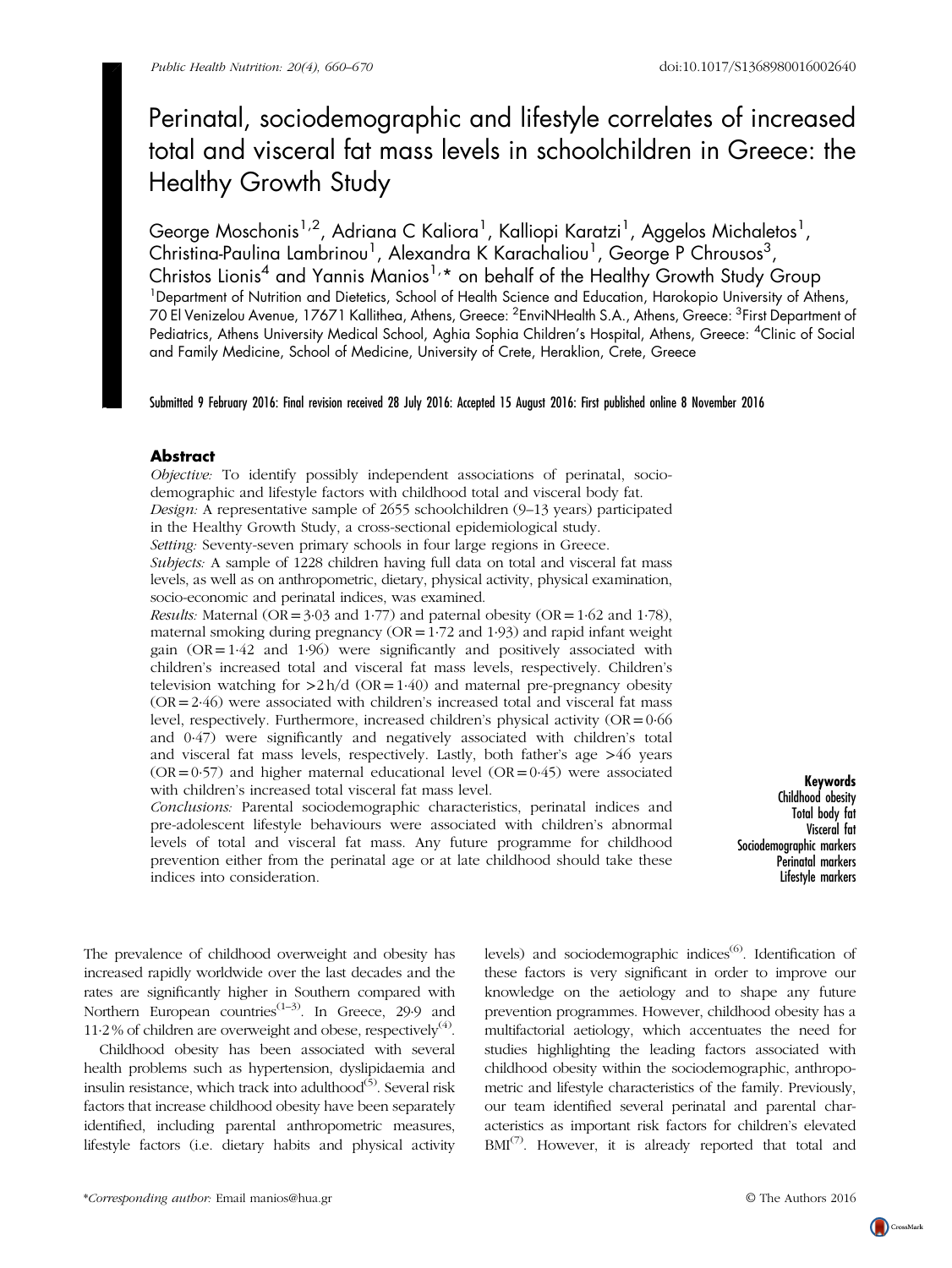especially visceral fat mass is a more accurate indicator not only of childhood obesity but also for cardiometabolic risk than  $BMI^{(8)}$  $BMI^{(8)}$  $BMI^{(8)}$ , rendering investigation of the determinants of elevated total and regional fat mass in children essential.

Thus, the aim of the current study was to examine the possible independent associations of perinatal, sociodemographic and lifestyle factors with childhood obesity estimated by total and visceral body fat.

## Materials and methods

## Sampling

The Healthy Growth Study is a cross-sectional epidemiological study initiated in May 2007. Approval to conduct the study was granted by the Greek Ministry of National Education and the Ethics Committee of the Harokopio University of Athens. The study population comprised schoolchildren attending the 5th and 6th grades of primary schools located in municipalities within the counties of Attica, Etoloakarnania, Thessaloniki and Iraklion. The sampling of schools was random, multistage and stratified by parental educational level and by the total population of students attending schools within the municipalities. The exact sampling methodology is described in detail elsewhere<sup>([9](#page-10-0))</sup>. An appropriate number of schools was randomly selected from each of these municipalities, in proportion to the population of schoolchildren registered in the 5th and 6th grades, on the basis of data obtained from the Greek Child Institute. All seventy-seven primary schools that were invited to participate in the present study responded positively. More specifically, an extended letter explaining the aims of the present study and a consent form for taking full measurements were provided to all parents or guardians having a child in the 5th and 6th grade in these schools. Parents who agreed to the participation of their children in the study had to sign the consent form and provide their contact details. Signed parental consent forms were collected for 2655 out of 4145 children (response rate 64·1 %). Complete socioeconomic, demographic and perinatal data (collected by the parents) and anthropometric data (measured in children) were collected for 2294 of the 2655 children (49·7 % boys and 50·3 % girls) whose parents had signed the consent forms (participation rate 86·4 %).

## Anthropometric measurements and definition of overweight and obesity

Children underwent a physical examination by two trained members of the research team. The protocol and equipment used were the same in all schools. Weight was measured to the nearest 10 g using a digital scale (Seca Alpha, model 770; Seca, Hamburg, Germany). Pupils were weighed without shoes in the minimum clothing possible. Height was measured to the nearest 0·1 cm using a commercial stadiometer (Leicester Height Measure; Invicta Plastics, Oadby, UK) with the pupil standing barefoot, keeping shoulders in a relaxed position, arms hanging freely and head in the Frankfort horizontal plane. Weight and height were used to calculate BMI. The International Obesity Task Force cut-off points $(10)$  were used to categorize participants as normal weight, overweight or obese.

# Assessment of percentage body fat and visceral fat mass

Bioelectrical impedance analysis was used for the assessment of percentage body fat (Akkern BIA 101; Akkern Srl, Florence, Italy) and for abdominal-visceral fat mass (Viscan AB-140; Tanita, Kowloon, Hong Kong). In abdominal bioelectrical impedance analysis, an electric current is passed between the regions near the umbilicus and spinal cord at the umbilicus level, and the voltage generated in the lateral abdomen is recorded. Because the equipotential line that passes through visceral fat appears on the lateral abdominal surface, the amount of visceral fat can be estimated by measurement of the voltage generated at this location using a regression equation determined by computed tomography[\(11\)](#page-10-0). Participants were instructed to abstain from any food or liquid intake and from any intensive exercise for 4 h before measurement. They were also instructed not to wear any metal object during measurement. The assessments took place with the pupils lying on a non-conductive surface at ambient room temperature. Percentage body fat was calculated from the resistance and reactance values using valid equations derived from a similar pre-adolescent population. The equations used for this calculation were the following $<sup>(12)</sup>$  $<sup>(12)</sup>$  $<sup>(12)</sup>$ .</sup> Boys:

FFM = -7.13(
$$
\pm
$$
2.79) + Ht<sup>2</sup>/R×0.66( $\pm$ 0.07)  
+ Xc×0.07( $\pm$ 0.02) + Ht×0.06( $\pm$ 0.03)  
+ Wt×0.06( $\pm$ 0.03).

Girls:

$$
\text{FFM} = -0.86(\pm 3.40) + \text{Ht}^2/\text{R} \times 0.46(\pm 0.07) + \text{Xc} \times 0.04(\pm 0.02) + \text{Ht} \times 0.05(\pm 0.03) + \text{Wt} \times 0.14(\pm 0.04).
$$

In the above, FFM is fat-free mass, Ht is height, R is resistance, Xc is reactance and Wt is weight. We first calculated fat free mass and, from the result of these equations, we calculated fat mass levels. Percentage trunk fat mass and visceral fat rating (rating scale from 1 to 59 units, with 0·5 increment) were read directly from the instrument. In the absence of valid and widely used thresholds for defining total and central adiposity in children, the third (highest) tertile of total (i.e. 24·53–34·02) and visceral (i.e. 3·00–5·13) fat mass levels were used as the key outcomes in the present study in order to identify the potential risk factors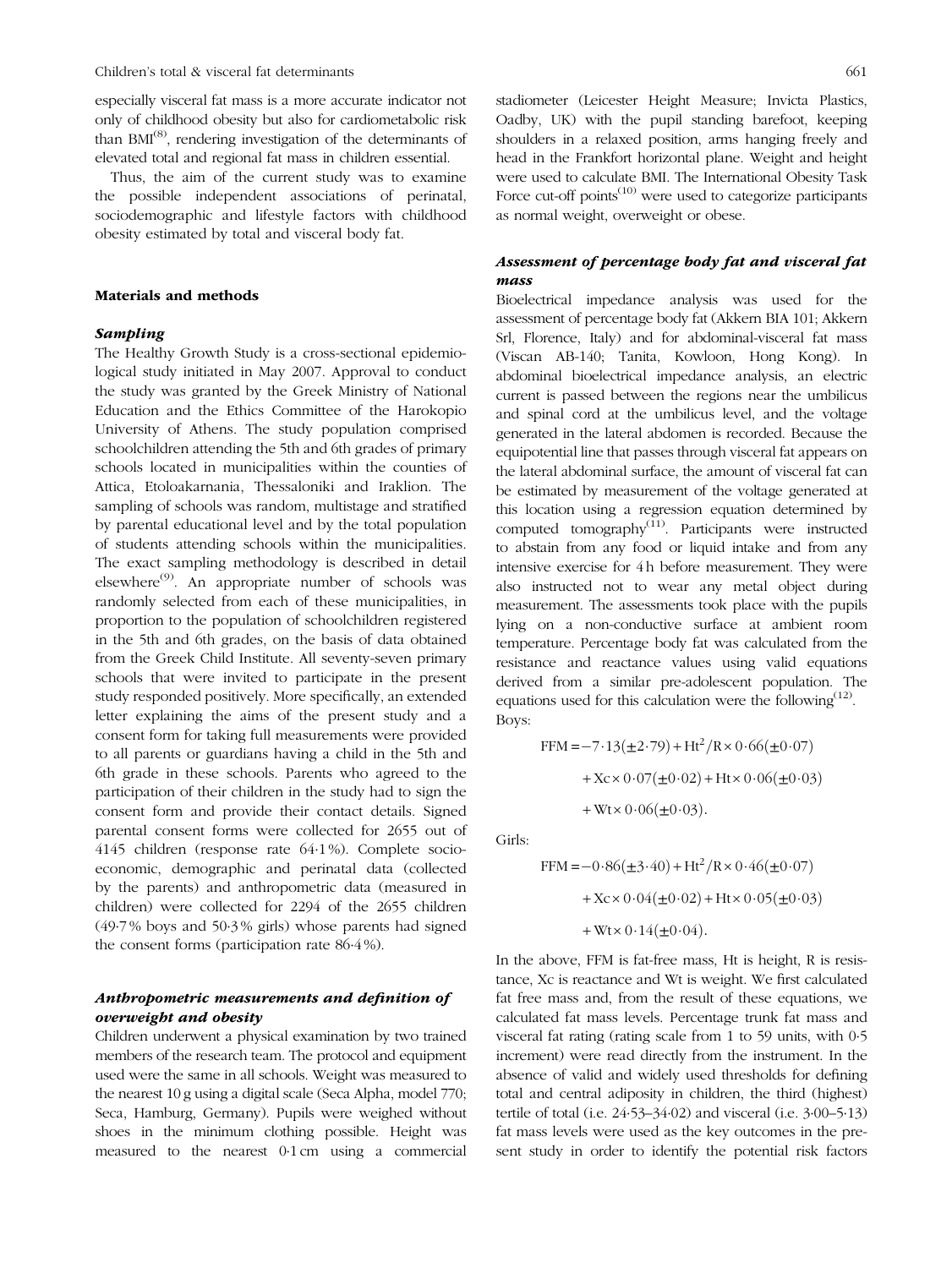associated with these specific outcomes. As there were only two Tanita Viscan devices available, data on trunk-visceral fat mass were collected for a representative sub-sample of 1500 children. Taking missing values into consideration, the current study presents results on 1228 children having full total and visceral fat mass data, as well as anthropometric, dietary, physical activity, physical examination, socioeconomic and perinatal data.

# Family sociodemographic, parental weight status and perinatal data obtained by parents and birth certificates

Sociodemographic data, parental weight and height, and perinatal data were either reported by the parents or taken from the children's birth certificates and medical records that the parents were instructed to bring along during scheduled interviews. If parents were unable to attend (approximately 5 % of the total sample), data were collected via telephone interviews and parents reported all necessary data using the birth certificates of their children. All interviews were conducted with the use of a standardized questionnaire by members of the research team who had been rigorously trained to minimize the interviewer effect. The information collected included: (i) father's and mother's age, which was grouped using tertiles; (ii) self-reported parental weight and height, from which BMI was calculated and used to categorize into underweight/normal weight, overweight and obese on the basis of the International Obesity Task Force cut-off points; (iii) parental years of education, which were stratified into <9 years (9 years being the duration of compulsory education in Greece that leads to a junior high school degree), 9–12 years (corresponds to having a high school degree), 12–16 years (corresponds to having a college or a university degree); and >16 years (corresponds to having a Master's or a PhD diploma)); (iv) parental and child nationality; (v) family type based on parental marital status (two-parent families, one-parent families); (vi) mean annual family income over the past 3 years, mother's current employment status and number of cars owned by the family; and (vii) household size (m<sup>2</sup>/family member). Mothers were asked to recall the following perinatal information: (i) type of conception (i.e. natural conception or in vitro fertilization); (ii) medical history of gestational diabetes mellitus and high blood pressure; (iii) smoking during pregnancy; (iv) weight before pregnancy and weight gained during pregnancy, based on the classification recommended by the US Institute of Medicine<sup> $(13)$ </sup>; and  $(v)$  parity.

The following information was taken from each child's birth certificate and medical record: (i) birth date, this was used for the estimation of the exact age of each child; (ii) birth weight and gestational age for the classification into small for gestational age (<10th percentile), appropriate for gestational age (10th to 89th percentile) and large for gestational age (≥90th percentile); (iii) change in

weight-for-length from birth to 6 months of age for the classification into poor (Z-score change<−1), average  $(Z\text{-score change} = -1 \text{ to } +1)$  and rapid  $(Z\text{-score change} > +1)$ weight gain during infancy; (vi) type of delivery (normal  $v$ . caesarean); and (v) feeding pattern from birth to 6 months of age (i.e. breast-feeding, age at which formula was introduced and solid food initiation).

#### Dietary intake assessment

Dietary intake data were obtained by trained dietitians and nutritionists via morning interviews with the children at the school site for two consecutive weekdays and one weekend day, using the 24 h recall technique. Specifically, all study participants were asked to describe the types and amounts of foods and beverages consumed during the previous day, provided that it was a usual day according to the participant's perception. To improve the accuracy of food description, standard household measures (cups, tablespoons, etc.) and food models were used to define amounts. At the end of each interview, the interviewers, who were dietitians rigorously trained to minimize the interviewer effect, reviewed the collected data with the respondent in order to clarify entries, servings and possible forgotten foods. Food intake data were analysed using the Nutritionist V diet analysis software (version 2.1, 1999; First Databank, San Bruno, CA, USA), which was extensively amended to include traditional Greek recipes<sup> $(14)$  $(14)$ </sup>. Furthermore, the database was updated with nutritional information on processed foods provided by independent research institutes, food companies and fast-food chains. Daily energy intake was expressed as a percentage of estimated energy requirement.

#### Breakfast consumption habits

Using data from the 24 h recalls, the portions of each food group were distributed to meals during the day (i.e. breakfast, morning snack, lunch, afternoon snack, dinner, before-bed snack). We considered as breakfast the first things the participant ate and/or drank within 2h after getting up in the morning. This could be at home, on the way to school or just before entering school. During the weekend, breakfast was considered as anything the participant drank and/or ate before 11.00 hours. Participants were considered as regular breakfast consumers based on whether they had breakfast on all three typical days as recorded from the 24 h recalls, whereas participants who did not have any portion of food and/or drink at breakfast on at least one out of three days were considered as irregular breakfast consumers<sup>([15](#page-10-0))</sup>.

## Physical activity assessment

#### Step count

To assess physical activity, study participants were provided with and instructed to wear a waist-mounted pedometer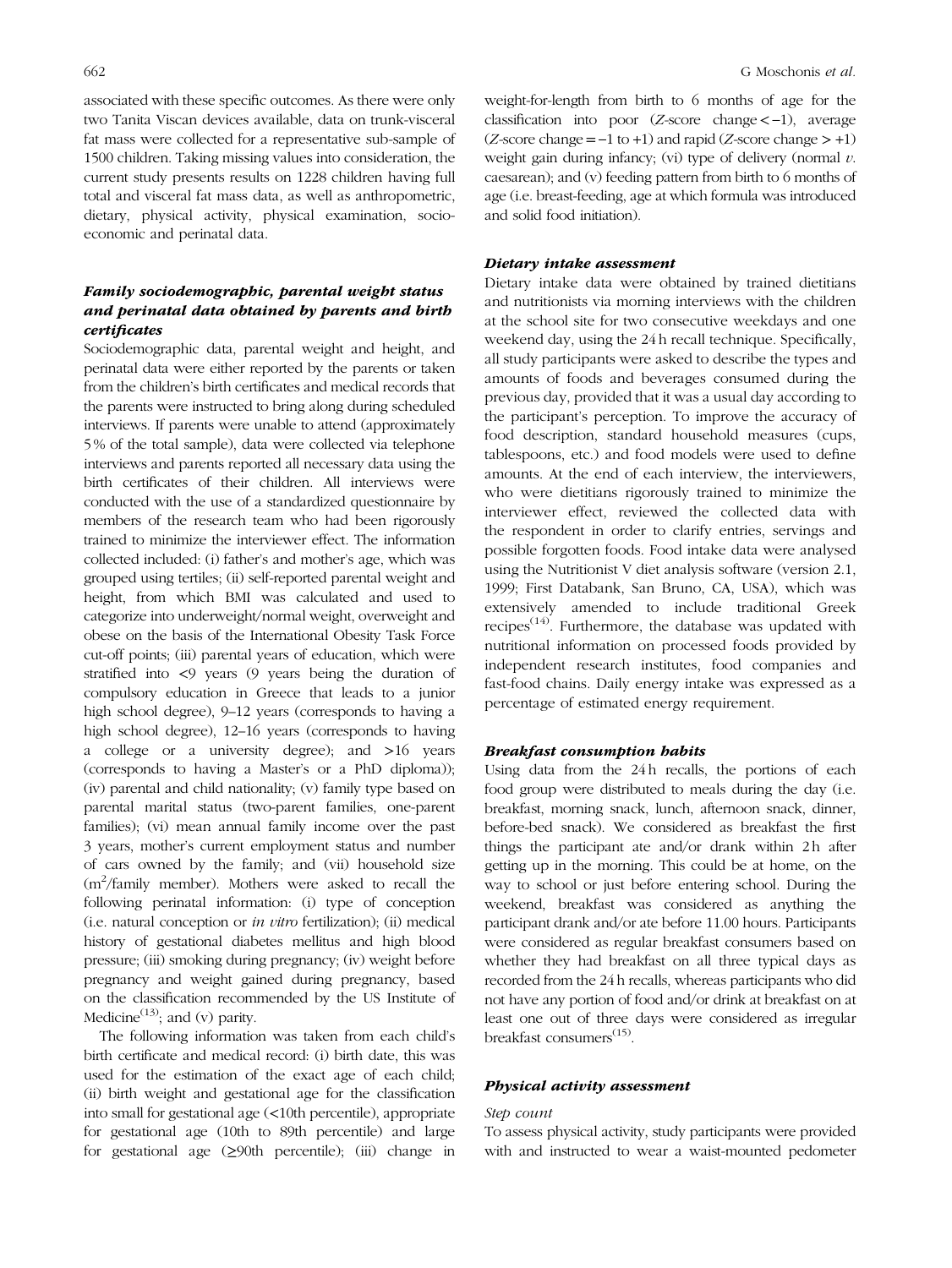(Yamax SW-200 Digiwalker; Yamax Corporation Corporation, Tokyo, Japan) for 1 week (i.e. from Monday to Sunday). A number of approximately 200 pedometers were provided to the children in rotation. The pedometer was positioned in accordance with the manufacturer's instructions on the right waistband, vertically aligned with the patella. The pedometer used in the present study displayed the cumulative number of steps from the time it was worn in the morning until the time it was removed at bedtime. Participants were provided with a diary template and instructed to record the total number of daily steps displayed by the pedometer at bedtime and then zero the pedometer. Participants were also instructed to take off the pedometers when bathing or swimming and to record these activities in the diary. Finally, in cases where some children or adolescents forgot to wear the pedometer for a whole day, the relevant cells in the diary were left blank and the calculation for the mean daily number of steps was made using the appropriate number of days. For example, if a child had recorded steps for 7 d, the mean daily number of steps was calculated by dividing the sum of steps recorded for the 7 d by 7. If a child had recorded steps for 6 d, the mean daily number of steps was calculated by dividing the sum of steps recorded for the 6 d by 6.

## Screen time

Children's screen time (i.e. time spent viewing television (TV)/videos and playing computer games) was assessed by children's report with regard to a usual weekday and a usual weekend. The mean daily screen time was calculated using the following equation:

Daily screen time  $=$  [(weekday screen time  $\times$  2.5)

 $+$  weekend screen time $]/7$ .

## Statistical analysis

Gender differences were tested using either Student's t test for continuous variables or the  $\chi^2$  test and the two-sample Z-test for proportions for categorical variables. Furthermore, in order to examine the associations of perinatal, sociodemographic and behavioural indices with total and visceral fat mass levels, univariate logistic regression analyses were performed. In order to test whether the significant associations observed at a univariate level were independent, multivariate logistic regression analyses were also performed. Crude and adjusted odds ratios with 95 % confidence intervals were computed from the univariate and the multivariate regression analyses, respectively. Statistical power was set at 80 % and statistical significance at  $P=0.05$ . The statistical software package IBM SPSS Statistics Version 21.0 was used for all analyses.

#### Results

Table 1 displays the mean values for age and certain anthropometric characteristics (weight, height, BMI) and body composition indices (total fat mass, visceral fat rating), resistance and reactance, and the prevalence of normal weight, overweight and obesity among children for the total sample and by gender. Overall, the mean age of children was  $11.2$  (sp  $0.6$ ) years and the observed prevalence was 30·9 % for overweight and 11·4 % for obesity. The prevalence of obesity was significantly higher in male than female children  $(13.3 \, v. 9.6\%, P < 0.05)$ . The mean resistance was 654·2 (sp 81·8)  $\Omega$ . The resistance was significantly higher in female than male children (673·9 (sp 85·1) v. 634·0 (sp 73·0)  $\Omega$ ,  $P = 0.003$ ).

[Table 2](#page-4-0) presents the univariate associations of several perinatal factors with increased children's total fat mass

|  |                                              |  | Table 1 Anthropometric characteristics, body composition indices and prevalence of overweight/obesity among 9-13-year-old children from |  |
|--|----------------------------------------------|--|-----------------------------------------------------------------------------------------------------------------------------------------|--|
|  | four regions of Greece; Healthy Growth Study |  |                                                                                                                                         |  |

|                                | Boys (n 606) |        | Girls (n 622) |          | Total sample (n 1228) |       |
|--------------------------------|--------------|--------|---------------|----------|-----------------------|-------|
|                                | Mean         | SD     | Mean          | SD       | Mean                  | SD    |
| Age (years)                    | $11-2$       | 0.6    | $11-2$        | 0.6      | 11.2                  | 0.6   |
| Weight (kg)                    | 45.3         | $10-8$ | 45.0          | $11-1$   | 45.2                  | 10.9  |
| Height (cm)                    | 148          | 7.0    | 149           | 8.0      | 149                   | $8-0$ |
| BMI $(kg/m^2)$                 | 20.4         | 3.9    | 20.1          | $3-7$    | 20.3                  | $3-8$ |
| Resistance $(\Omega)$          | 634.0        | 73.0   | 673.9         | $85 - 1$ | 654.2                 | 81.8  |
| Reactance $(\Omega)$           | $56-5$       | 8.9    | 57.6          | 9.1      | 57.1                  | 9.0   |
| Total fat (%)+                 | 28.4         | 9.2    | 29.4          | 9.6      | 28.4                  | 9.4   |
| Visceral fat rating            | 3.8          | 0.2    | 2.2           | 0.1      | 4.8                   | 3.2   |
|                                | $\%$         |        | $\%$          |          | $\%$                  |       |
| Weight groups<br>Normal weight | 55.2         |        | $60 - 0$      |          | 57.6                  |       |
| 31.5<br>13.3                   |              |        |               |          | 30.9<br>11.4          |       |
| Overweight<br>Obese            |              |        | $30-4$        | $9.6*$   |                       |       |

\*Statistically significant difference between genders ( $P < 0.05$ , derived from the two-sample Z-test for proportions).

†Total fat was assessed using the resistance and reactance measurements provided by the Akkern BIA 101 device using the following equations:<br>FFM=–7·13(±2·79)+Ht<sup>2</sup>/R×0·66(±0·07)+Xc×0·07(±0·02)+Ht×0·06(±0·03)+Wt×0·06(±0·03) +Ht×0·05(±0·03)+Wt×0·14(±0·04) (girls). Fat-free mass was calculated and then fat mass was estimated.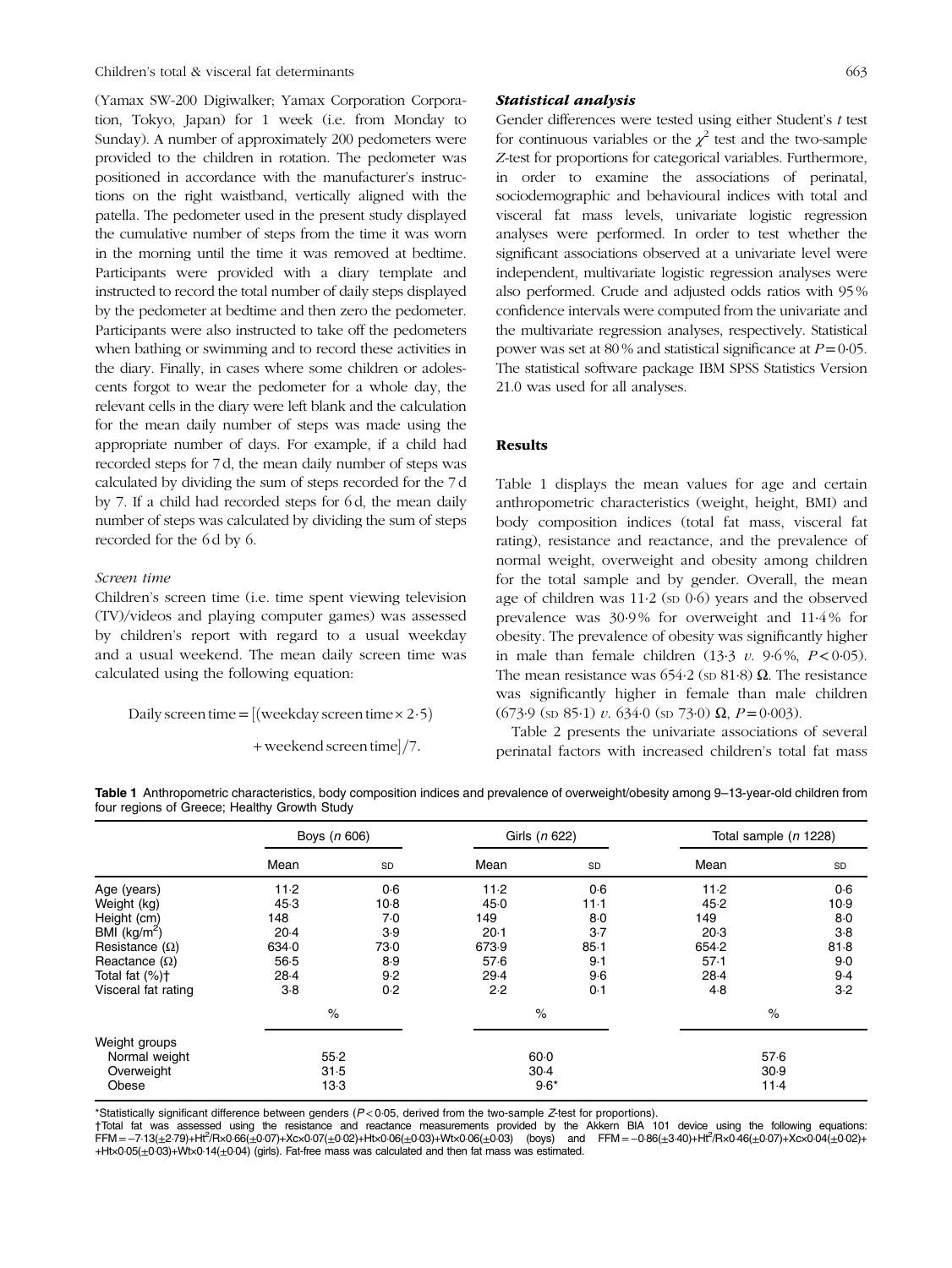<span id="page-4-0"></span>Table 2 Logistic regression analysis examining the associations between several perinatal factors (independent variables) and increased total and visceral fat mass levels (dependent variables) among 9–13-year-old children from four regions of Greece; Healthy Growth Study

|                                              |       |            |                                              |            | Dependent variable                              |            |  |  |  |
|----------------------------------------------|-------|------------|----------------------------------------------|------------|-------------------------------------------------|------------|--|--|--|
|                                              | Cases |            | Increased total fat mass<br>(third tertile†) |            | Increased visceral fat mass<br>(third tertile†) |            |  |  |  |
| Independent variable                         | n     | % of total | <b>OR</b>                                    | 95% CI     | <b>OR</b>                                       | 95 % CI    |  |  |  |
| Type of conception                           |       |            |                                              |            |                                                 |            |  |  |  |
| Normal                                       | 1192  | 97.1       |                                              | 1.00       |                                                 | 1.00       |  |  |  |
| <b>IVF</b>                                   | 36    | 2.9        | 0.55                                         | 0.22, 1.33 | 1.09                                            | 0.51, 2.35 |  |  |  |
| Mother's pre-pregnancy weight status         |       |            |                                              |            |                                                 |            |  |  |  |
| Normal weight                                | 932   | 75.9       |                                              | 1.00       |                                                 | 1.00       |  |  |  |
| Underweight                                  | 87    | 7.1        | 0.67                                         | 0.37, 1.19 | 0.73                                            | 0.40, 1.32 |  |  |  |
| Overweight                                   | 170   | $13-8$     | 2.03                                         | 1.44.2.86  | 2.02                                            | 1.42.2.87  |  |  |  |
| Obese                                        | 39    | 3.2        | 3.73                                         | 1.95, 7.13 | 4.44                                            | 2.32, 8.50 |  |  |  |
| Gestational weight gain                      |       |            |                                              |            |                                                 |            |  |  |  |
| Within IOM recommendation                    | 406   | 33.1       |                                              | 1.00       |                                                 | 1.00       |  |  |  |
| Below IOM recommendation                     | 439   | $35 - 7$   | 0.84                                         | 0.61, 1.15 | 0.83                                            | 0.60, 1.15 |  |  |  |
| Above IOM recommendation                     | 383   | 31.2       | 1.36                                         | 1.00, 1.85 | 1.08                                            | 0.78, 1.49 |  |  |  |
| Maternal smoking during pregnancy            |       |            |                                              |            |                                                 |            |  |  |  |
| No smoking                                   | 1038  | 84.5       |                                              | 1.00       |                                                 | 1.00       |  |  |  |
| Smoking at any one or two trimesters         | 76    | 6.2        | 1.79                                         | 1.10, 2.92 | 1.19                                            | 0.69, 2.04 |  |  |  |
| All trimesters                               | 114   | 9.3        | 1.73                                         | 1.15, 2.60 | 2.08                                            | 1.39, 3.13 |  |  |  |
| High blood pressure during pregnancy         |       |            |                                              |            |                                                 |            |  |  |  |
| No                                           | 1172  | 95.4       |                                              | 1.00       |                                                 | 1.00       |  |  |  |
| Yes                                          | 35    | 2.9        | 1.12                                         | 0.53, 2.36 | 0.98                                            | 0.44, 2.17 |  |  |  |
| Not known                                    | 21    | $1-7$      | 1.12                                         | 0.43, 2.92 | 1.65                                            | 0.66, 4.12 |  |  |  |
| Diabetes mellitus during pregnancy           |       |            |                                              |            |                                                 |            |  |  |  |
| No                                           | 1169  | 95.2       |                                              | 1.00       |                                                 | 1.00       |  |  |  |
| Yes                                          | 33    | 2.7        | 0.89                                         | 0.40, 2.00 | 0.73                                            | 0.30, 1.78 |  |  |  |
| Not known                                    | 26    | 2.1        | 1.03                                         | 0.43, 2.46 | 1.45                                            | 0.62, 3.38 |  |  |  |
| Gestational age (weeks)                      |       |            |                                              |            |                                                 |            |  |  |  |
| $37$                                         | 261   | 21.3       |                                              | 1.00       |                                                 | 1.00       |  |  |  |
|                                              |       |            |                                              |            |                                                 |            |  |  |  |
| $\geq$ 37                                    | 967   | 78.7       | 1.02                                         | 0.75, 1.40 | 0.98                                            | 0.71, 1.35 |  |  |  |
| Parity                                       |       |            |                                              |            |                                                 |            |  |  |  |
| Uniparous                                    | 615   | $50-1$     |                                              | 1.00       |                                                 | 1.00       |  |  |  |
| Multiparous                                  | 613   | 49.9       | 0.91                                         | 0.71, 1.17 | 1.02                                            | 0.79, 1.33 |  |  |  |
| Birth weight for gestational age             |       |            |                                              |            |                                                 |            |  |  |  |
| Appropriate (10th-89th percentile)           | 994   | 80.9       |                                              | 1.00       |                                                 | 1.00       |  |  |  |
| Small (<10th percentile)                     | 142   | 11.6       | 1.18                                         | 0.80, 1.74 | 1.06                                            | 0.71, 1.60 |  |  |  |
| Large (>90th percentile)                     | 92    | 7.5        | 0.83                                         | 0.50, 1.38 | 0.85                                            | 0.50, 1.43 |  |  |  |
| Type of delivery                             |       |            |                                              |            |                                                 |            |  |  |  |
| Normal                                       | 889   | 72.4       |                                              | 1.00       |                                                 | 1.00       |  |  |  |
| Caesarean                                    | 339   | 27.6       | 1.10                                         | 0.83, 1.46 | 1.01                                            | 0.75, 1.36 |  |  |  |
| Weight gain in the first 6 months            |       |            |                                              |            |                                                 |            |  |  |  |
| Average ( $Z$ -score change = $-1$ to $+1$ ) | 694   | $56-5$     |                                              | 1.00       |                                                 | 1.00       |  |  |  |
| Poor ( <i>Z</i> -score change $<-1$ )        | 141   | 11.5       | 1.12                                         | 0.74, 1.70 | 1.16                                            | 0.74, 1.81 |  |  |  |
| Rapid ( <i>Z</i> -score change $> +1$ )      | 393   | 32.0       | 1.52                                         | 1.15, 2.00 | 2.05                                            | 1.54, 2.73 |  |  |  |
| Breast-feeding                               |       |            |                                              |            |                                                 |            |  |  |  |
| Not exclusive                                | 1126  | 91.7       |                                              | 1.00       |                                                 | 1.00       |  |  |  |
| Exclusive                                    | 102   | 8.3        | 0.90                                         | 0.56, 1.44 | 0.73                                            | 0.44, 1.22 |  |  |  |
| Time of solid food initiation                |       |            |                                              |            |                                                 |            |  |  |  |
| $\leq$ 4 months                              | 209   | 17.0       |                                              | 1.00       |                                                 | 1.00       |  |  |  |
| 5-6 months                                   | 837   | 68.2       | 1.25                                         | 0.88, 1.79 | 1.41                                            | 0.97, 2.07 |  |  |  |
| $>6$ months                                  | 182   | 14.8       | 1.24                                         | 0.78, 1.96 | 1.59                                            | 1.01, 2.26 |  |  |  |
|                                              |       |            |                                              |            |                                                 |            |  |  |  |

IVF, in vitro fertilization; IOM, Institute of Medicine.

Bold font indicates statistically significant OR  $(P < 0.05)$ .

OR and 95 % CI derived from univariate logistic regression models, i.e. with its model including one perinatal variable as independent variable and the highest total or visceral fat mass level as dependent variable.

†As no specific and widely used cut-off points for total and visceral fat mass are available, the third tertiles of children with the highest levels with total and visceral fat mass were used as independent variables.

and visceral fat mass rating (i.e. third tertile). Children whose mothers were overweight or obese before pregnancy were more likely to have increased total fat mass (OR=2·03; 95 % CI 1·44, 2·86 and OR=3·73; 95 % CI 1·95, 7.13, respectively) and visceral fat mass rating  $(OR = 2.02;$ 95 % CI 1·42, 2·87 and OR=4·44; 95 % CI 2·32, 8·50,

respectively) compared with children whose mothers were within the normal weight range before pregnancy. Regarding maternal smoking during pregnancy, children whose mothers were smoking at any one or two trimesters of pregnancy were more likely to have increased total fat mass rating (OR = 1.79; 95 % CI 1.10, 2.92) compared with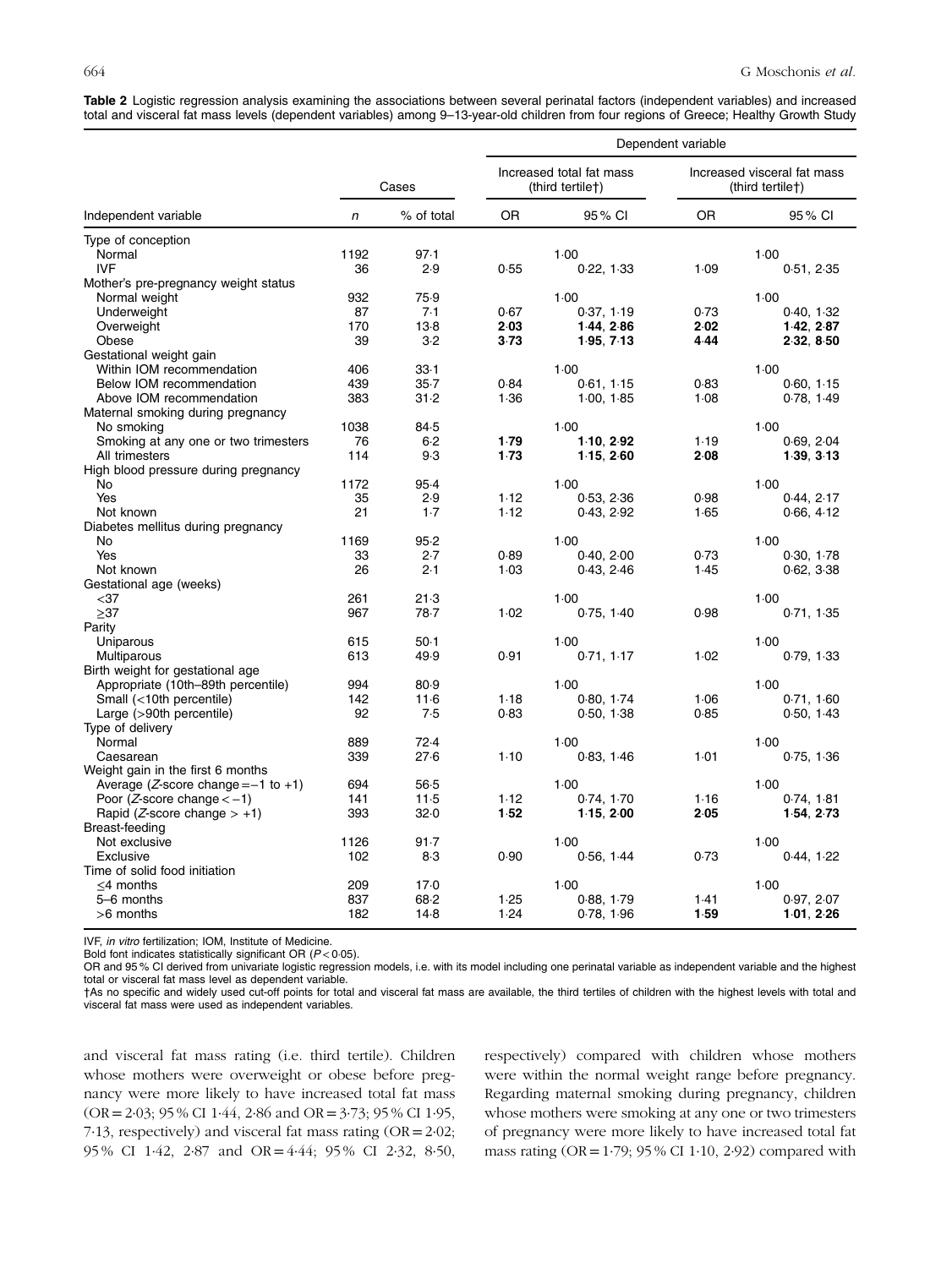children born to mothers who were not smoking during pregnancy; moreover, children whose mothers were smoking during all trimesters of pregnancy were more likely to have increased total fat mass and visceral fat mass rating (OR = 1.73; 95 % CI 1.15, 2.60 and OR = 2.08; 95 % CI 1·39, 3·13, respectively) than children born to mothers who were not smoking during pregnancy. As far as weight gain during the first 6 months of age is concerned, rapid weight gain was found to increase the likelihood of children's increased total fat mass and visceral fat mass rating  $(OR = 1.52; 95\% \text{ CI } 1.15, 2.00 \text{ and } OR = 2.05; 95\% \text{ CI } 1.54,$ 2·73, respectively) compared with children who had average weight gain during this time. Regarding time of solid food initiation, introducing solid food to children's diet after the 6th month of age was found to increase the likelihood of higher visceral fat mass rating  $(OR=1.59;$ 95 % CI 1·01, 2·26) compared with solid food initiation before or at the 4th month of age.

[Table 3](#page-6-0) presents the univariate associations of parental anthropometrics, family sociodemographics, dietary and physical activity indices with increased children's total fat mass and visceral fat mass rating (i.e. third tertile). Regarding age categories, children in the age group of 11–13 years were more likely (OR=1·42; 95 % CI 1·09, 1·86) to be in the highest tertile of total body fat mass compared with children in the age group of 9–11 years. Regarding parental anthropometrics, having overweight and obese parents (either mother or father) was found to increase the odds for children's higher fat mass levels and visceral fat mass rating. Regarding family sociodemographic characteristics, children whose father was >46 years old were less likely  $(OR = 0.68; 95\% \text{ CI } 0.50, 0.95)$  to have increased total fat mass levels than children having a younger (<42 years old) father. Furthermore, paternal and maternal educational level >12 years, compared with <9 years, was found to decrease the odds for children's higher fat mass levels and visceral fat mass rating. Regarding breakfast consumption, children who consumed breakfast had decreased likelihood of having increased total fat mass and visceral fat mass rating  $(OR = 0.56; 95\% \text{ CI } 0.42,$ 0·74 and OR=0·58; 95 % CI 0·44, 0·76, respectively) than irregular breakfast consumers. Concerning physical activity, children who watched TV for  $>2 h/d$  were more likely to have increased visceral fat mass rating  $(OR=1.35;$ 95 % CI 1·05, 1·75) than children who watched TV for <2 h/d, while girls who had ≥12 000 steps per day and boys who had ≥13 000 steps per day were less likely to have increased total fat mass and visceral fat mass rating  $(OR = 0.45; 95\% \text{ CI } 0.34, 0.60 \text{ and } OR = 0.63; 95\% \text{ CI } 0.48,$ 0·81, respectively) compared with their counterparts who had fewer daily steps.

[Table 4](#page-7-0) presents the multivariate associations between those perinatal, anthropometric, family sociodemographic, dietary and physical activity indices that were found to be significantly associated with total fat mass and visceral fat mass rating at a univariate level. Maternal smoking during pregnancy  $(OR = 1.72; 95\% \text{ CI } 1.06, 2.80)$ , rapid weight gain in the first 6 months ( $OR = 1.42$ ; 95 % CI 1.03, 1.97), maternal  $(OR = 3.03; 95\% \text{ CI } 1.76, 5.23)$  and paternal obesity (OR =  $1.62$ ; 95% CI 1 $.04$ , 2 $.54$ ) and watching TV for  $>2$  h/d (OR=1·40; 95% CI 1·03, 1·90) remained significantly and positively associated with children's increased total fat mass levels. Furthermore, maternal prepregnancy obese weight status (OR 2·46; 95 % CI 1·02, 5.90), maternal smoking during pregnancy  $(OR = 1.93;$ 95 % CI 1·19, 3·13), rapid weight gain in the first 6 months  $(OR = 1.96; 95\% \text{ CI } 1.41, 2.72)$ , maternal  $(OR = 1.77; 95\%$ CI 1 $\cdot$ 01,  $\cdot$ 3 $\cdot$ 10) and paternal obesity (OR=1 $\cdot$ 78; 95% CI 1·12, 2·83) remained significantly and positively associated with children's increased visceral fat mass levels. On the other hand, father's age  $>46$  years (OR=0·57; 95% CI 0·39, 0·83), maternal educational level of 9–12 years  $(OR = 0.62; 95\% CI 0.41, 0.94)$  and 12–16 years  $(OR = 0.53;$ 95 % CI 0·33, 0·86) and daily steps ≥12 000 for girls and  $≥13000$  for boys (OR = 0.66; 95 % CI 0.49, 0.89) remained significantly and negatively associated with children's total fat mass levels. Finally, maternal educational level of 12–16 years (OR= 0·58; 95 % CI 0·36, 0·94) and >16 years (OR = 0.45; 95 % CI 0.22, 0.95) and daily steps ≥12 000 for girls and ≥13 000 for boys (OR = 0.47; 95 % CI 0.34, 0.64) remained significantly and negatively associated with children's visceral fat mass levels.

## Discussion

The current study sought to examine the possible independent associations of perinatal, sociodemographic and lifestyle characteristics with childhood obesity, assessed as total and visceral body fat, using data from a large, cross-sectional epidemiologic study: the Healthy Growth Study.

Results regarding obesity prevalence in our population show that childhood obesity in Greece is very high, as 31·5 % of boys and 30·4 % of girls were overweight and 13·3 % of boys and 9·6 % of girls were obese. Unfortunately there are no national estimates of childhood obesity in Greece, but another large epidemiological study conducted in 4786 children aged 10–12 years old showed similar obesity prevalence rates (29·9 and 29·2 % for overweight and 12.9 and 10.6% for obesity in boys and girls,  $respectively)^{(16)}$  $respectively)^{(16)}$  $respectively)^{(16)}$ .

Maternal overweight and obesity before pregnancy were found to be the strongest perinatal predictors of childhood elevated total and visceral fat mass in the present study. Many previous studies have shown the association of maternal weight before pregnancy with childhood obesity. More specifically, Franca-Neto *et al.*<sup>[\(17](#page-10-0))</sup> showed a positive association between mother's pre-pregnancy higher waist circumference and child's subcutaneous and visceral fat in a study of 116 mother and child dyads. Overweight and obese pregnant women are more likely to have insulin resistance, even those with normal glucose tolerance, compared with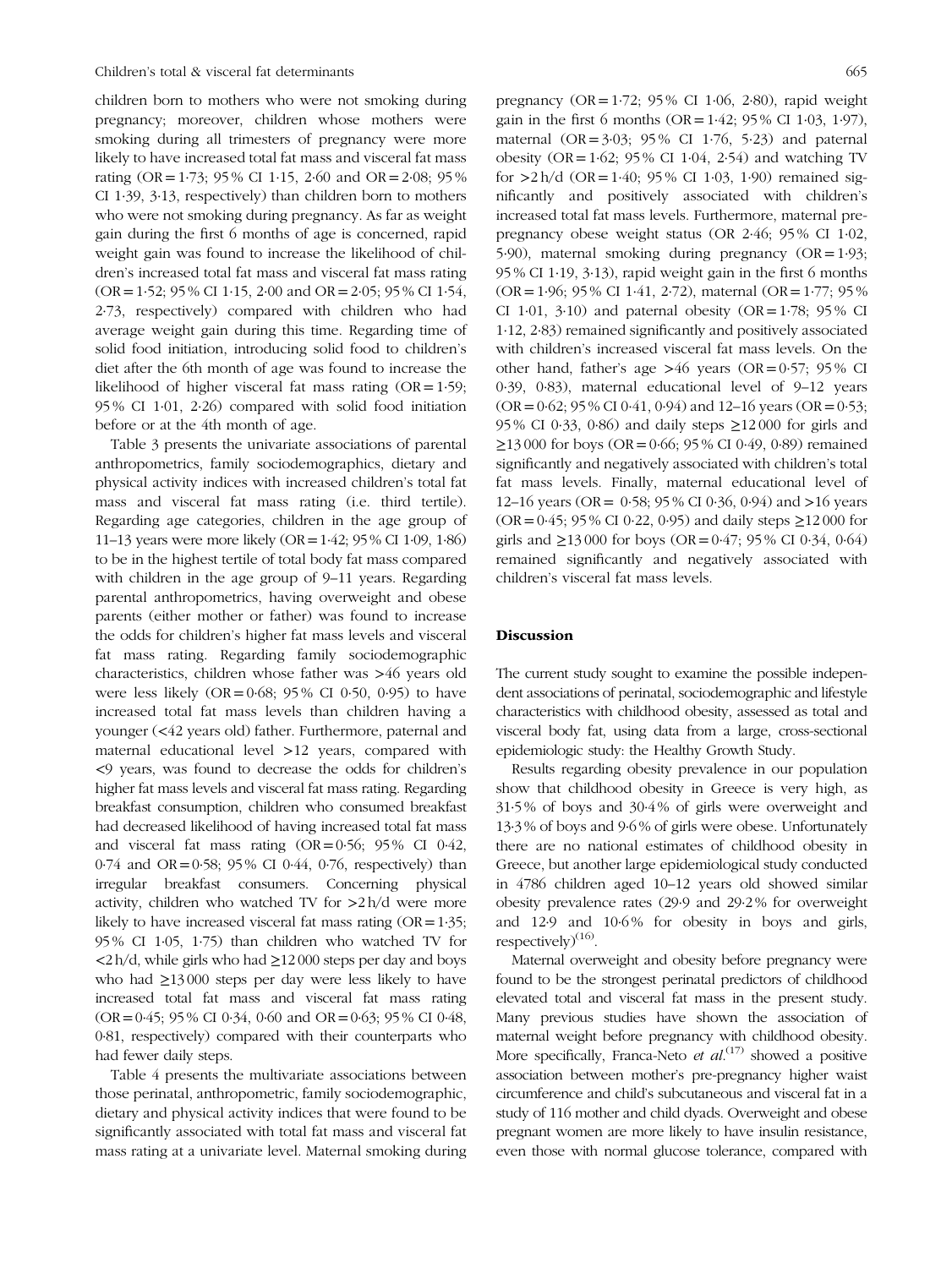<span id="page-6-0"></span>Table 3 Logistic regression analysis examining the associations between parental anthropometric, family sociodemographic and children's dietary and physical activity indices (independent variables) and increased total and visceral fat mass levels (dependent variables) among 9–13-year-old children from four regions of Greece; Healthy Growth Study

|                                                                                                                             |             |                  |                                              | Dependent variable       |              |                                                 |  |
|-----------------------------------------------------------------------------------------------------------------------------|-------------|------------------|----------------------------------------------|--------------------------|--------------|-------------------------------------------------|--|
|                                                                                                                             | Cases       |                  | Increased total fat mass<br>(third tertile†) |                          |              | Increased visceral fat mass<br>(third tertile†) |  |
| Independent variable                                                                                                        | n           | % of total       | 0R                                           | 95 % CI                  | <b>OR</b>    | 95 % CI                                         |  |
| Child's sex                                                                                                                 |             |                  |                                              |                          |              |                                                 |  |
| Girl                                                                                                                        | 622         | $50-7$           |                                              | 1.00                     |              | 1.00                                            |  |
| Boy<br>Age category                                                                                                         | 606         | 49.3             | 0.94                                         | 0.73, 1.21               | 0.82         | 0.63, 1.07                                      |  |
| $9-11$ years                                                                                                                | 484         | 39.4             |                                              | $1-00$                   |              | $1-00$                                          |  |
| $11-13$ years                                                                                                               | 744         | $60-6$           | 1.42                                         | 1.09, 1.86               | 1.30         | 0.99, 1.71                                      |  |
| Mother's BMI‡                                                                                                               |             |                  |                                              |                          |              |                                                 |  |
| Underweight/normal weight                                                                                                   | 751         | 61.2             |                                              | $1-00$                   |              | $1-00$                                          |  |
| Overweight<br>Obese                                                                                                         | 343<br>134  | 27.9<br>10.9     | 1.46<br>3.03                                 | 1.08, 1.97<br>2.05, 4.46 | 1.47<br>384  | 1.10, 1.97<br>2.62, 5.62                        |  |
| Father's BMI                                                                                                                |             |                  |                                              |                          |              |                                                 |  |
| Underweight/normal weight                                                                                                   | 286         | 23.4             |                                              | 1.00                     |              | 1.00                                            |  |
| Overweight                                                                                                                  | 677         | $55-4$           | 1.31                                         | 0.92, 1.85               | 1.22         | 0.88, 1.69                                      |  |
| Obese                                                                                                                       | 260         | 21.3             | 1.95                                         | 1 31, 2 91               | 1.81         | 1.24, 2.65                                      |  |
| Nationality<br>Non-Greek                                                                                                    |             |                  |                                              | 1.00                     |              | 1.00                                            |  |
| Greek                                                                                                                       | 1107<br>121 | $90-1$<br>9.9    | 1.10                                         | 0.71, 1.69               | 1.07         | 0.69, 1.68                                      |  |
| Family status                                                                                                               |             |                  |                                              |                          |              |                                                 |  |
| Two-parent family                                                                                                           | 1101        | 90.5             |                                              | 1.00                     |              | 1.00                                            |  |
| Single-parent family                                                                                                        | 116         | 9.5              | 0.92                                         | 0.59, 1.43               | 1.21         | 0.78, 1.87                                      |  |
| Father's age                                                                                                                |             |                  |                                              |                          |              |                                                 |  |
| $<$ 42 years                                                                                                                | 421         | 34.4             |                                              | 1.00                     |              | 1.00                                            |  |
| 42-46 years<br>>46 years                                                                                                    | 428<br>374  | $35-0$<br>$30-6$ | 0.90<br>0.68                                 | 0.67, 1.22<br>0.50, 0.95 | 0.86<br>0.89 | 0.63, 1.18<br>0.64, 1.23                        |  |
| Mother's age                                                                                                                |             |                  |                                              |                          |              |                                                 |  |
| <38 years                                                                                                                   | 449         | $36-6$           |                                              | $1-00$                   |              | $1-00$                                          |  |
| 38-42 years                                                                                                                 | 438         | $35 - 7$         | 1.00                                         | 0.74, 1.35               | 1.12         | 0.82, 1.53                                      |  |
| >42 years                                                                                                                   | 341         | 27.8             | 0.94                                         | 0.68, 1.29               | 1.21         | 0.87, 1.68                                      |  |
| Family income $(\epsilon$ /year)                                                                                            |             |                  |                                              |                          |              |                                                 |  |
| $<$ 12000<br>12 000 - 30 000                                                                                                | 223<br>555  | 19.8<br>49.2     | 0.97                                         | 1.00<br>0.69, 1.37       | 0.87         | 1.00<br>0.61, 1.24                              |  |
| >30000                                                                                                                      | 350         | $31 - 0$         | 0.80                                         | 0.55, 1.16               | 0.73         | 0.49, 1.08                                      |  |
| Paternal education                                                                                                          |             |                  |                                              |                          |              |                                                 |  |
| $<$ 9 years                                                                                                                 | 322         | $26-2$           |                                              | 1.00                     |              | 1.00                                            |  |
| 9-12 years                                                                                                                  | 460         | 37.5             | 0.96                                         | 0.70, 1.32               | 0.87         | 0.63, 1.21                                      |  |
| $12-16$ years                                                                                                               | 305         | 24.8             | 0.65                                         | 0.45, 0.93               | 0.64         | 0.44, 0.93                                      |  |
| $>16$ years<br>Maternal education                                                                                           | 141         | $11-5$           | 0.70                                         | 0.44, 1.11               | 0.54         | 0.32, 0.89                                      |  |
| $<$ 9 years                                                                                                                 | 260         | 21.2             |                                              | $1-00$                   |              | 1.00                                            |  |
| $9-12$ years                                                                                                                | 478         | 38.9             | 0.72                                         | 0.52, 1.00               | 0.74         | 0.53, 1.04                                      |  |
| $12-16$ years                                                                                                               | 386         | $31-4$           | 0.55                                         | 0.39, 0.79               | 0.53         | 0.37, 0.77                                      |  |
| >16 years                                                                                                                   | 104         | $8-5$            | 0.66                                         | 0.40, 1.11               | 0.44         | 0.29, 0.89                                      |  |
| Maternal employment status<br>Unemployed                                                                                    | 403         | 32.8             |                                              | $1-00$                   |              | $1-00$                                          |  |
| Employed                                                                                                                    | 825         | 67.2             | 0.86                                         | 0.66, 1.13               | 0.93         | 0.70, 1.23                                      |  |
| Household size (m <sup>2</sup> /family member)                                                                              |             |                  |                                              |                          |              |                                                 |  |
| $<$ 20                                                                                                                      | 425         | $36 - 2$         |                                              | 1.00                     |              | $1-00$                                          |  |
| $20 - 25$                                                                                                                   | 299         | 25.5             | 0.89                                         | 0.64, 1.25               | 1.14         | 0.80, 1.61                                      |  |
| $25 - 30$<br>>30                                                                                                            | 228         | 19.4             | 1.20                                         | 0.84, 1.71               | 1.26         | 0.87, 1.83<br>0.79, 1.70                        |  |
| Family cars                                                                                                                 | 222         | 18.9             | 1.05                                         | 0.73, 1.51               | 1.16         |                                                 |  |
| 0                                                                                                                           | 118         | 9.6              |                                              | 1.00                     |              | 1.00                                            |  |
| 1                                                                                                                           | 635         | $51-7$           | 1.43                                         | 0.90, 2.29               | 1.62         | 0.99, 2.66                                      |  |
| 2                                                                                                                           | 430         | $35-0$           | $1-10$                                       | 0.68, 1.80               | 1.03         | 0.61, 1.73                                      |  |
| ≥3                                                                                                                          | 45          | $3-7$            | 1.44                                         | 0.66, 3.13               | 1.59         | 0.71, 3.56                                      |  |
| Breakfast consumption<br>No                                                                                                 | 346         | 28.3             |                                              | $1-00$                   |              | $1-00$                                          |  |
| Yes                                                                                                                         | 876         | 71.7             | 0.56                                         | 0.42, 0.74               | 0.58         | 0.44, 0.76                                      |  |
| Television time                                                                                                             |             |                  |                                              |                          |              |                                                 |  |
| $<$ 2 h/d                                                                                                                   | 633         | 52.4             |                                              | $1-00$                   |              | $1-00$                                          |  |
| $>2$ h/d                                                                                                                    | 575         | 47.6             | 1.30                                         | 1.00, 1.70               | 1.35         | 1.05, 1.75                                      |  |
| Physical activity levels                                                                                                    |             |                  |                                              |                          |              |                                                 |  |
| $\langle$ 12000 steps/d (girls), $\langle$ 13000 step/d (boys)<br>$\geq$ 12000 steps/d (girls), $\geq$ 13000 steps/d (boys) | 638<br>590  | 52.0<br>48.0     | 0.45                                         | $1-00$<br>0.34, 0.60     | 0.63         | $1-00$<br>0.48, 0.81                            |  |

Bold font indicates statistically significant OR (P<0·05).<br>OR and 95% CI derived from univariate logistic regression models, i.e. with its model including one parental anthropometric, family sociodemographic or children's dietary or physical activity variable as independent variable and highest total or visceral fat mass level as dependent variable.

†As no specific and widely used cut-off points for total and visceral fat mass are available, the third tertiles of children with the highest levels with total and visceral fat mass were used as independent variables.

‡Based on recommendations by the Institute of Medicine[\(13\)](#page-10-0).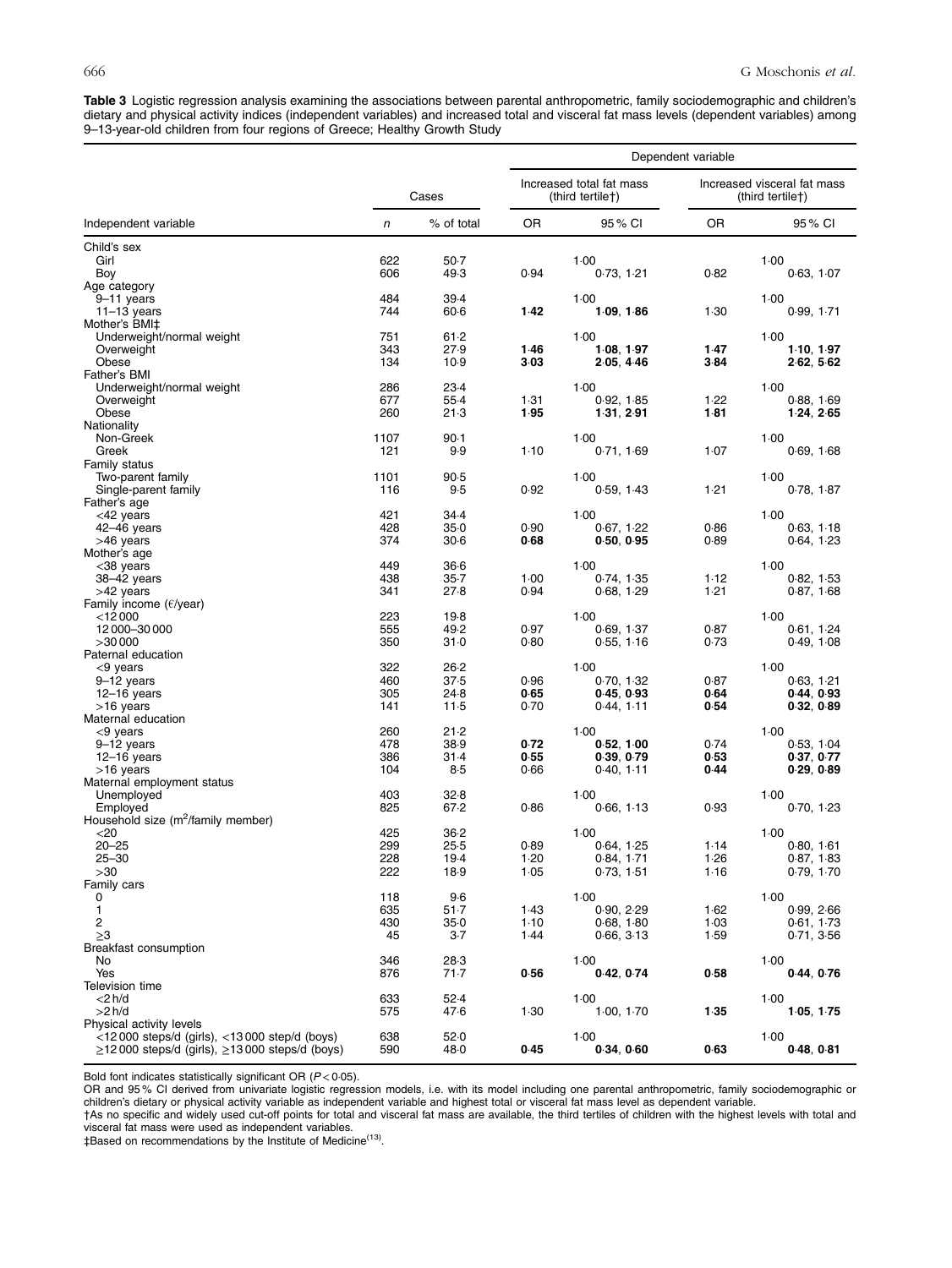<span id="page-7-0"></span>Table 4 Multiple logistic regression models examining the associations between perinatal data, parental anthropometrics, family sociodemographic and children's dietary and physical activity indices (independent variables) and increased total and visceral fat mass levels (dependent variables) among 9–13-year-old children from four regions of Greece; Healthy Growth Study

|                                                           | Dependent variable                       |      |            |                                             |      |            |
|-----------------------------------------------------------|------------------------------------------|------|------------|---------------------------------------------|------|------------|
|                                                           | Model 1: total fat mass (third tertile†) |      |            | Model 2: visceral fat mass (third tertilet) |      |            |
| Independent variable                                      | OR                                       |      | 95% CI     | 0R                                          |      | 95% CI     |
| Age category                                              |                                          |      |            |                                             |      |            |
| $9-11$ years                                              |                                          | 1.00 |            |                                             | 1.00 |            |
| $11-13$ years                                             | 1.31                                     |      | 0.95, 1.78 | 1.18                                        |      | 0.86, 1.62 |
| Mother's pre-pregnancy weight status                      |                                          |      |            |                                             |      |            |
| Normal weight                                             |                                          | 1.00 |            |                                             | 1.00 |            |
| Underweight                                               | 0.59                                     |      | 0.30, 1.19 | 0.62                                        |      | 0.30, 1.27 |
| Overweight                                                | 1.31                                     |      | 0.83, 2.08 | 1.53                                        |      | 0.96, 2.44 |
| Obese                                                     | 1.39                                     |      | 0.58, 3.33 | 2.46                                        |      | 1.02, 5.90 |
| Maternal smoking during pregnancy                         |                                          | 1.00 |            |                                             | 1.00 |            |
| No smoking<br>Smoking at any one or two trimesters        | 1.52                                     |      | 0.85, 2.71 | 0.81                                        |      | 0.43, 1.53 |
| All trimesters                                            | 1.72                                     |      | 1.06, 2.80 | 1.93                                        |      | 1.19, 3.13 |
| Weight gain in the first 6 months                         |                                          |      |            |                                             |      |            |
| Average ( <i>Z</i> -score change = $-1$ to $+1$ )         |                                          | 1.00 |            |                                             | 1.00 |            |
| Poor ( <i>Z</i> -score change $<-1$ )                     | 0.98                                     |      | 0.60, 1.59 | 1.01                                        |      | 0.61, 1.67 |
| Rapid ( <i>Z</i> -score change $> +1$ )                   | 1.42                                     |      | 1.03, 1.97 | 1.96                                        |      | 1.41, 2.72 |
| Timing of solid food initiation                           |                                          |      |            |                                             |      |            |
| $\leq$ 4 months                                           |                                          | 1.00 |            |                                             | 1.00 |            |
| 5-6 months                                                | 1.18                                     |      | 0.78, 1.79 | 1.43                                        |      | 0.92, 2.22 |
| $>6$ months                                               | 1.41                                     |      | 0.82, 2.42 | 1.72                                        |      | 0.98, 3.03 |
| Father's age                                              |                                          |      |            |                                             |      |            |
| <42 years                                                 |                                          | 1.00 |            |                                             | 1.00 |            |
| $42 - 46$ years                                           | 0.83                                     |      | 0.58, 1.18 | 0.83                                        |      | 0.57, 1.20 |
| >46 years                                                 | 0.57                                     |      | 0.39, 0.83 | 0.81                                        |      | 0.55, 1.19 |
| Mother's BMI‡                                             |                                          |      |            |                                             |      |            |
| Normal weight                                             |                                          | 1.00 |            |                                             | 1.00 |            |
| Overweight                                                | 1.31                                     |      | 0.91, 1.88 | 1.28                                        |      | 0.88, 1.86 |
| Obese                                                     | 3.03                                     |      | 1.76, 5.23 | 1.77                                        |      | 1.01, 3.10 |
| Father's BMI                                              |                                          |      |            |                                             |      |            |
| Normal weight                                             |                                          | 1.00 |            |                                             | 1.00 |            |
| Overweight                                                | 1.24                                     |      | 0.84, 1.83 | 1.32                                        |      | 0.88, 1.98 |
| Obese<br>Paternal education                               | 1.62                                     |      | 1.04, 2.54 | 1.78                                        |      | 1.12, 2.83 |
| <9 years                                                  |                                          | 1.00 |            |                                             | 1.00 |            |
| $9-12$ years                                              | 1.31                                     |      | 0.87, 1.96 | 1.08                                        |      | 0.72, 1.62 |
| $12-16$ years                                             | 1.19                                     |      | 0.73, 1.94 | 1.09                                        |      | 0.66, 1.78 |
| >16 years                                                 | 1.83                                     |      | 0.96, 3.49 | 1.24                                        |      | 0.63, 2.44 |
| Maternal education                                        |                                          |      |            |                                             |      |            |
| <9 years                                                  |                                          | 1.00 |            |                                             | 1.00 |            |
| $9-12$ years                                              | 0.62                                     |      | 0.41, 0.94 | 0.67                                        |      | 0.44, 1.03 |
| $12 - 16$ years                                           | 0.53                                     |      | 0.33, 0.86 | 0.58                                        |      | 0.36, 0.94 |
| >16 years                                                 | 0.58                                     |      | 0.29, 1.16 | 0.45                                        |      | 0.22, 0.95 |
| Television time                                           |                                          |      |            |                                             |      |            |
| $<$ 2 h/d                                                 |                                          | 1.00 |            |                                             | 1.00 |            |
| $>2$ h/d                                                  | 1.40                                     |      | 1.03, 1.90 | 1.34                                        |      | 0.98, 1.82 |
| Physical activity level                                   |                                          |      |            |                                             |      |            |
| <12 000 steps/d (girls), <13 000 steps/d (boys)           |                                          | 1.00 |            |                                             | 1.00 |            |
| $\ge$ 12 000 steps/d (girls), $\ge$ 13 000 steps/d (boys) | 0.66                                     |      | 0.49, 0.89 | 0.47                                        |      | 0.34, 0.64 |
| <b>Breakfast consumption</b>                              |                                          |      |            |                                             |      |            |
| No                                                        |                                          | 1.00 |            |                                             | 1.00 |            |
| Yes                                                       | 0.83                                     |      | 0.60, 1.14 | 0.81                                        |      | 0.59, 1.12 |

Bold font indicates statistically significant OR  $(P < 0.05)$ .

Adjustment was made for dietary energy intake.

Adjusted OR and 95 % CI were derived from multivariate logistic regression models, i.e. with its model including one perinatal, parental anthropometric, family sociodemographic or children's dietary or physical activity variable as independent variable and highest total or visceral fat mass level as dependent variable. †As no specific and widely used cut-off points for total and visceral fat mass are available, the third tertiles of children with the highest levels with total and visceral fat mass were used as independent variables.

‡Based on recommendations by the Institute of Medicine[\(13](#page-10-0)).

lean or average-weight pregnant women<sup>[\(18\)](#page-10-0)</sup>. As a result of insulin resistance, there is a greater availability of glucose and lipids, the energy sources and substrates for fetoplacental

growth<sup>[\(19\)](#page-10-0)</sup>. In the study of Catalano *et al.*<sup>([20](#page-10-0))</sup> results strongly supported the argument that maternal pre-pregnancy obesity is a significant risk factor for childhood obesity and that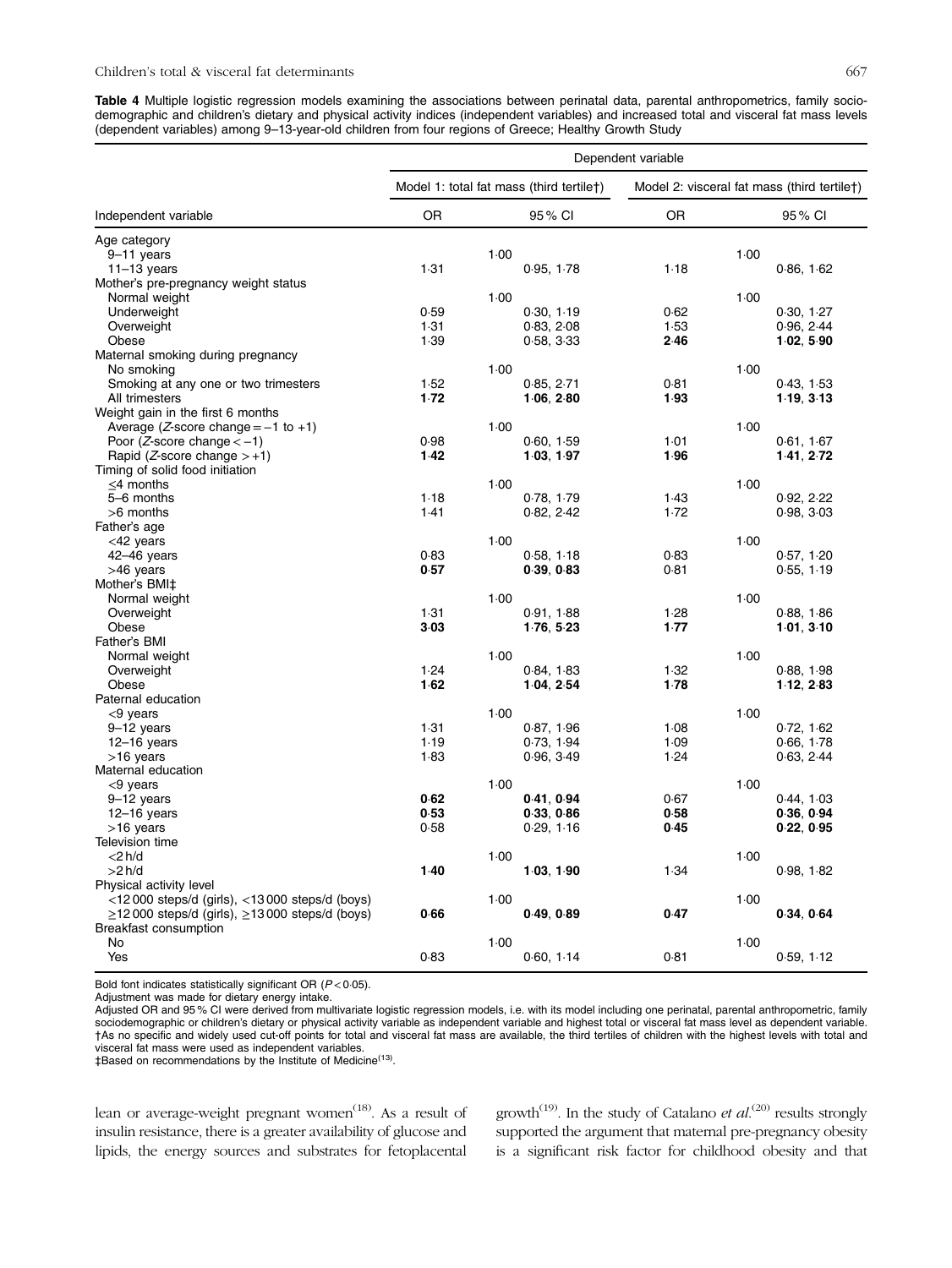obesity may be programmed in utero through the adverse metabolic status of obese mothers. One hypothesis is that during pregnancy of an obese mother, pathways for intracellular lipid biosynthesis are selectively up-regulated $(19)$  $(19)$ .

Another risk factor found to be associated with increased visceral fat and total body fat in the present children was the growth rate during infancy. In particular, rapid weight gain during the first 6 months and until 2 years of age was found to increase the likelihood of higher total body and visceral fat mass compared with normal development. The association of rapid weight gain during the first half-year of infancy with overweight in childhood or adolescence has been constantly reported in a plethora of studies[\(21](#page-10-0)–[25](#page-10-0)). Related reviews have shown a significant association of rapid growth in early life with overweight or obesity in subsequent life stages<sup> $(26-28)$  $(26-28)$  $(26-28)$  $(26-28)$ </sup>, although different exposures (various definitions and timings of rapid weight gain, linear growth) and various outcomes (continuous BMI, obesity/overweight, weight) were used in these four systematic reviews. Overall, data support a hypothesis called the 'growth acceleration hypothesis', which proposes that early nutrition and growth rate make a major contribution to obesity and other components of the metabolic syndrome, such as hypertension or dyslipidaemia, that predispose to cardiovascular morbidity and mortality<sup>[\(29\)](#page-10-0)</sup>.

In the present study, smoking during pregnancy was also positively associated with total and visceral fat mass in children. Smoking in pregnancy has been suggested as further supporting the theory of the 'fetal origins of adult diseases', as there are several studies showing an association between maternal smoking during pregnancy and overweight in children that could also be justified via low birth weight caused by maternal smoking<sup>[\(30](#page-10-0)–[34\)](#page-10-0)</sup>. Only a few studies have assessed fat accumulation rather than BMI in order to determine overweight $(35-37)$  $(35-37)$  $(35-37)$ . BMI is a less accurate assessment index of adiposity, especially in children, compared with body fat distribution. Von Schnurbein and co-workers[\(38](#page-10-0)) showed a positive association between maternal smoking during pregnancy and higher proportion of visceral fat in children. Additionally, no association of smoking with fat distribution was found in early puberty, whereas in late puberty, maternal smoking was associated with both higher subcutaneous and intra-abdominal fat  $mass<sup>(39)</sup>$  $mass<sup>(39)</sup>$  $mass<sup>(39)</sup>$ . Most recently, in the KOALA Birth Cohort Study<sup> $(40)$  $(40)$  $(40)$ </sup> maternal smoking during pregnancy was associated with lower birth weight and higher weight gain in the first year after birth, even exceeding the initial birth weight deficit. Children had a higher risk of exceeding the 85th percentile of waist circumference, but not central-to-peripheral skinfold thickness ratio. Results herein confirm the positive association of maternal smoking with higher total fat mass in children. A possible mechanism underlying the association between smoking during pregnancy and increased children's adiposity/body weight is abnormal regulation of central endocrine control of body weight homeostasis,

particularly abnormal hypothalamic regulation of appetite and energy expenditure<sup> $(41,42)$  $(41,42)$  $(41,42)$ </sup>.

Besides perinatal factors, higher socio-economic factors were inversely associated with childhood obesity or increased total body fat in the current study. Parental higher educational level and particularly maternal educational level showed a negative association with occurrence of childhood obesity, higher total body fat and visceral body fat mass levels. Results herein are in accordance with previous data. For example, in a study by von Schnurbein et al.<sup>[\(38\)](#page-10-0)</sup> of 1046 children, a negative association between maternal education and high levels of visceral fat in children was reported. A possible explanation would be that parental high educational level entails a better knowledge and understanding of the impact of systemic and increased physical activity or consumption of fruits, vegetables and whole grains  $v$ . high-energy diet though poor in nutrient content.

Regarding parental BMI, parental obesity in the present study was positively associated with the occurrence of high levels of total body and visceral body fat mass in children, in line with other surveys<sup>[\(38,43](#page-10-0))</sup>. Apart from the inherited genetic risk, children who grow up with obese parents are more likely to adapt their parents' eating behaviour and sedentary physical activity that further contribute to the obesity phenotype.

In the present study, another important factor associated with childhood obesity was the time spent by children watching TV. It was found that watching TV for >2 h/d is associated with elevated total fat mass in children. As shown previously in 369 children and adolescents having a bedroom TV, TV viewing time is related to high waist circumference, fat mass and abdominal subcutaneous adiposity $(44)$  $(44)$  $(44)$ . Evidently, a negative association between steps per day ( $\geq$ 12 000 steps for girls and  $\geq$ 13 000 steps for boys) and increased total and visceral body fat was found in the present study, which is in agreement with other studies. Specifically, visceral abdominal fat was associated with elevated whole-body fat and more sedentary activ-ities among 8-year-old children at risk of obesity<sup>([45\)](#page-10-0)</sup>. Additionally, food company advertisements also have a significant contribution to these associations, as they predominantly promote foods high in sugar, fat and/or  $salt^{(46,47)}$  $salt^{(46,47)}$  $salt^{(46,47)}$  $salt^{(46,47)}$  $salt^{(46,47)}$ 

Judging from the overall findings, the present study showed that some of the independent variables tested were significantly associated with total fat mass level while others with visceral fat mass rating. Although in many cases increased total body fat mass also reflects increased visceral fat mass level, this is not always the case, since in many individuals increased total body fat mass level may reflect mainly high subcutaneous fat mass level. Considering the above, as well as the fact that in the present study total body and visceral fat mass were measured by two different devices, observing significant associations with total body fat mass levels is not a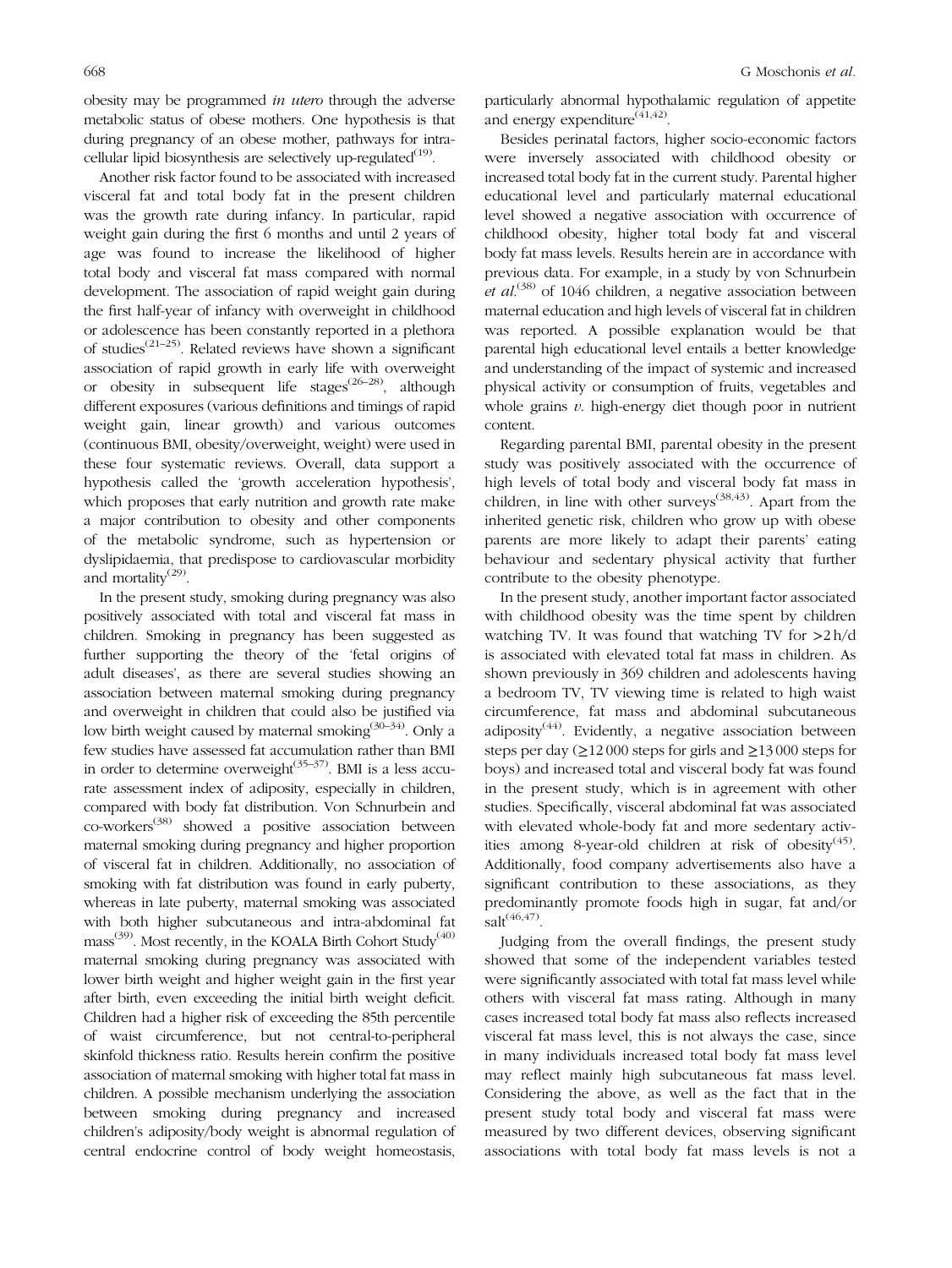<span id="page-9-0"></span>prerequisite of finding significant associations also with visceral fat mass levels or vice versa.

The findings of the present study should be interpreted under the light of its strengths and limitations. Regarding strengths, the Healthy Growth Study was a large-scale epidemiological study conducted using a representative sample of children from four prefectures within the wider region of Greece. However, one of the main limitations of the study is that, due to its cross-sectional design, it cannot support causal relationships between perinatal or sociodemographic or lifestyle correlates and body composition indices. Moreover, the retrospective collection of data via the parental recall could be considered a methodological bias that should be kept in mind when interpreting the findings of the present study. Lastly, although some variables included in the multivariate regression analysis model could act as confounders in certain associations between the independent and dependent variables, some other variables could act as mediators. Nevertheless, the multivariate regression analyses performed in the present study to identify potential independent associations of perinatal, sociodemographic and lifestyle factors with increased fat mass levels in children cannot discern potential confounders from mediators and this could be accounted as another limitation of the present work.

Overall, the results of the present study showed that smoking during pregnancy, the rate of child development during the first months of life, parental BMI, father's age, maternal educational level, daily energy expenditure due to exercise and sedentary behaviours such as daily hours spent on TV are associated with children's higher levels of total and visceral fat mass. The present study is the first to examine possible independent associations of a large number of perinatal, socio-economic factors and lifestyle characteristics of children and families in relation to children's total and visceral fat mass. These results highlight the importance of intervention programmes beginning early in life because of the strength of the associations between preconception factors and fat mass levels in childhood. In this regard, future intervention programmes starting from early life stages need to be designed and implemented in order to pave the way for new, more effective and sustainable approaches for tackling the childhood obesity epidemic and its cardiometabolic complications in adult life.

# Acknowledgements

Acknowledgements: The authors would like to thank the Healthy Growth Study Group for the valuable contribution to the completion of the study. Financial support: This research was co-financed by the European Union (European Social Fund; ESF) and Greek national funds through the Operational Programme 'Education and Lifelong Learning' of the National Strategic Reference Framework (NSRF) – Research Funding Programme: 'Heracleitus II. Investing in knowledge society through the European Social Fund'. The funders had no role in the design, analysis or writing of this article. Conflicts of interest: None. Authorship: G.M., study design, data collection, data analysis, data interpretation. A.C.K., data analysis, data interpretation. K.K., data analysis, data interpretation. M.A., data collection, literature review. C.-P.L., data collection, literature review. A.K.K., data collection, literature review. G.P.C., study design, data interpretation. C.L., study design, data interpretation. Y.M., study design, data interpretation. All authors contributed in drafting the manuscript, reviewed and approved the final version. Ethics of human subject participation: This study was conducted according to the guidelines laid down in the declaration of Helsinki and all procedures involving human subjects were approved by the Greek Ministry of National Education and the Ethics Committee of the Harokopio University of Athens. Written informed consent was obtained from all subjects. The Healthy Growth Study Group: Harokopio University Research Team/Department of Nutrition and Dietetics: Yannis Manios (Coordinator), George Moschonis (Project Manager), Katerina P. Skenderi, Evangelia Grammatikaki, Odysseas Androutsos, Sofia Tanagra, Alexandra Koumpitski, Paraskevi-Eirini Siatitsa, Anastasia Vandorou, Aikaterini-Efstathia Kyriakou, Vasiliki Dede, Maria Kantilafti, Aliki-Eleni Farmaki, Aikaterini Siopi, Sofia Micheli, Louiza Damianidi, Panagiota Margiola, Despoina Gakni, Vasiliki Iatridi, Christina Mavrogianni, Kelaidi Michailidou, Aggeliki Giannopoulou, Efstathoula Argyri, Konstantina Maragkopoulou, Maria Spyridonos, Eirini Tsikalaki, Panagiotis Kliasios, Anthi Naoumi, Konstantinos Koutsikas, Epistimi Aggelou, Zoi Krommyda, Charitini Aga, Manolis Birbilis, Ioanna Kosteria, Amalia Zlatintsi, Elpida Voutsadaki, Eleni-Zouboulia Papadopoulou, Zoi Papazi, Maria Papadogiorgakaki, Fanouria Chlouveraki, Maria Lyberi, Nora Karatsikaki-Vlami, Eva Dionysopoulou and Efstratia Daskalou.

#### References

- 1. Brug J, van Stralen MM, Chinapaw MJ et al. (2012) Differences in weight status and energy-balance related behaviours according to ethnic background among adolescents in seven countries in Europe: the ENERGYproject. Pediatr Obes 7, 399–411.
- 2. Brug J, van Stralen MM, Te Velde SJ et al. (2012) Differences in weight status and energy-balance related behaviors among schoolchildren across Europe: the ENERGY-project. PLoS One 7, e34742.
- 3. Lobstein T & Frelut ML (2003) Prevalence of overweight among children in Europe. Obes Rev 4, 195–200.
- 4. Moschonis G, Kalliora AC, Costarelli V et al. (2014) Identification of lifestyle patterns associated with obesity and fat mass in children: the Healthy Growth Study. Public Health Nutr 17, 614–624.
- 5. Abrams P & Levitt Katz LE (2011) Metabolic effects of obesity causing disease in childhood. Curr Opin Endocrinol Diabetes Obes 18, 23-27.
- 6. Daniels SR, Arnett DK, Eckel RH et al. (2005) Overweight in children and adolescents: pathophysiology, consequences, prevention, and treatment. Circulation 111, 1999–2012.